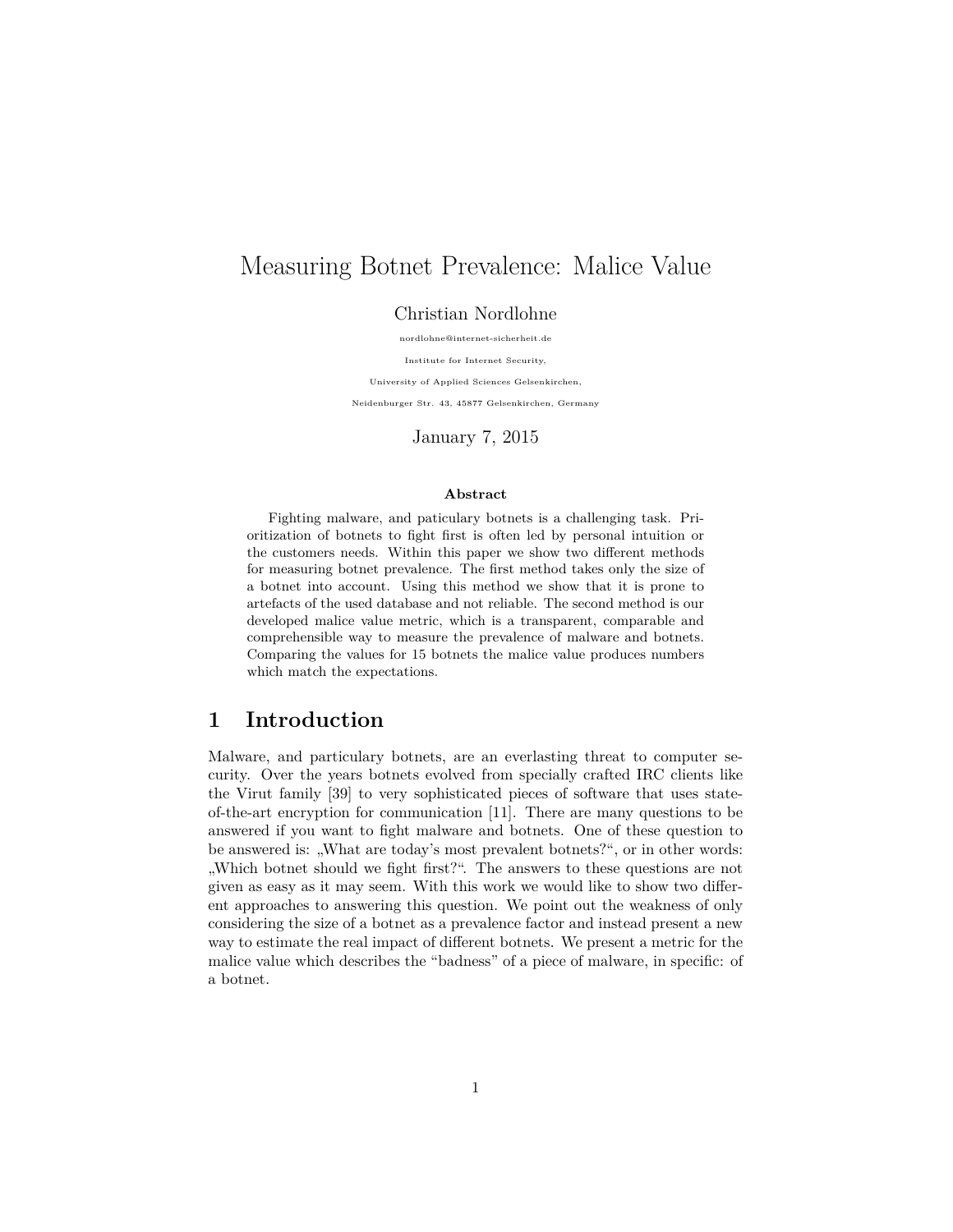### **1.1 Motivation**

How to measure the prevalence of botnet families? To measure something, a scale is needed that assigns values to the different malware families. So what should the scale be? How does one assign values to rate malware families?

# **2 First Try: Botnet prevalence by size**

The first step to measure the prevalence of botnets is to identify the relevant factors and scale and to determine the ranking. A trivial attempt would be to measure the prevalence of a given botnet is simple: The bigger the botnet the more prevalent it is. The idea behind this is simple: If a spam botnet has many infected hosts, it could send more spam and therefore could do more damage. The same applies to any other malicious activity a malware could utilize (DDoS, Data stealing, encryption of personal data etc.). Following this, the size of a botnet is the scale for prevalence. The botnet size has been subject to investigations many times and all of them have their specific problems[18]. Rossow et al.[33] measured the size of P2P botnets using crawling peer lists and sensor nodes. Their results indicate that some botnets contain more than a million infected hosts. For centralized botnets the sizes are more difficult to measure. One can get the most accurate number of zombies by taking over a centralized botnet[36]. Even if a centralized botnet is infiltrated its actual size and number of active bots is difficult to measure as a botnet could use multiple linked C&C servers [14]. Step two is to assign numbers to the different malware families and botnets specifically to create a ranking. For this we decided to take different data sources, which should be as comprehensive as possible, to get the best overview. Many security companies and AV vendors present their findings about malware and botnets in public reports. In this first trivial attempt we use these reports as database.

### **2.1 Artefacts of the database**

The main problem with these databases is that you cannot get any accurate information about them. For example in Microsoft's SIR[24] the source of data is reported to be "over 600 million computers worldwide", whereas other vendors do not give a number[9, 40]. The naming of malware is a problem too. Different vendors have different names or "labels" for the same piece of malware. For example: The Rimecud (Microsoft) botnet is also known as Palevo, Mariposa, Butterfly and Pilluz. This results in manual work to do: one has to take care of this by comparing the names and looking for synonyms. Withinn these reports only "disinfected" hosts are counted, so it is more like a size that describes the "number of hosts that had been infected once". Last but not least many of the reported malware in the "Top 10 in 2013" are not botnets at all (for example a signature like "Keygen" or "autorun") and therefore could not be used.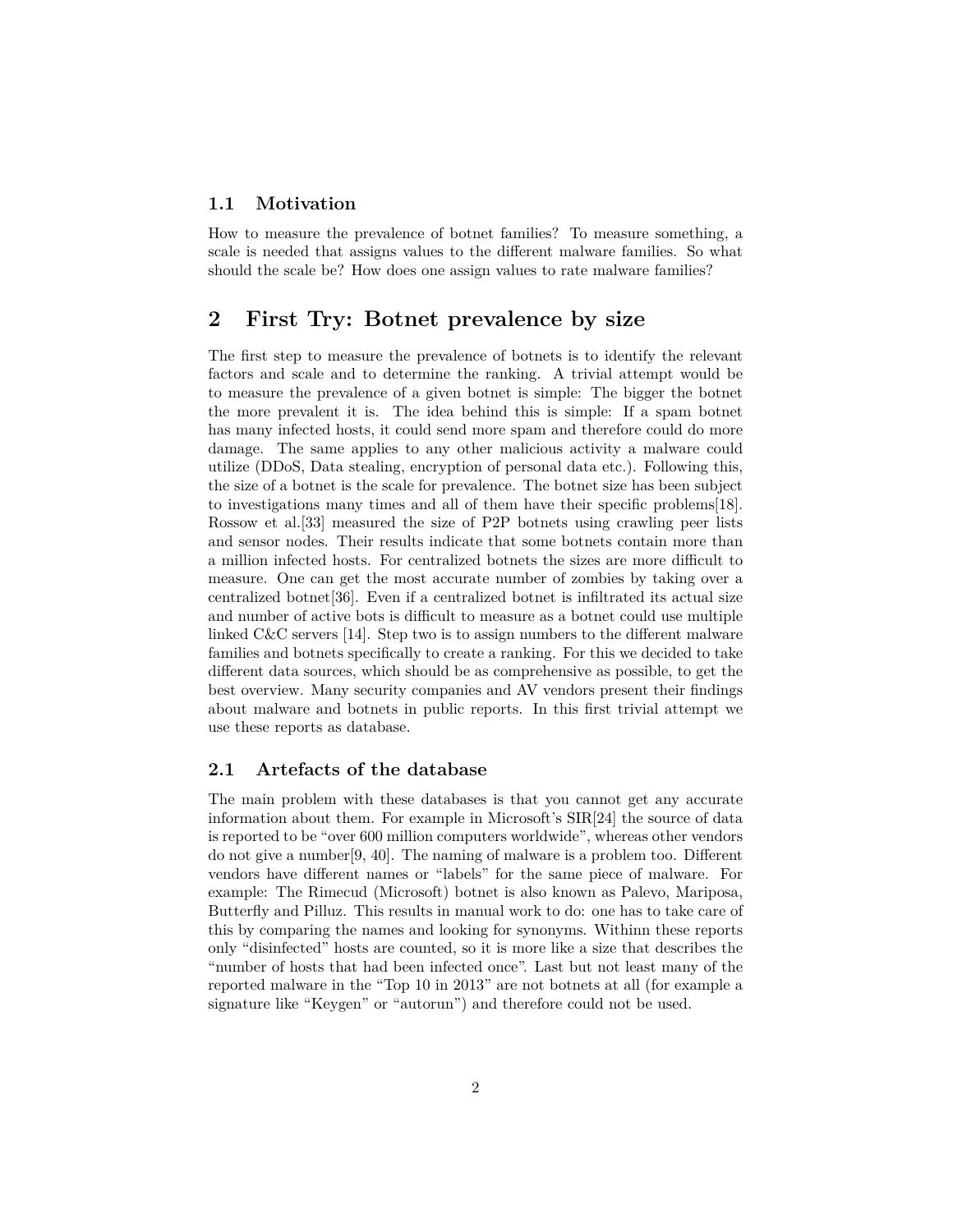### **2.2 Databases**

The trivial attempt relies on the following sources:

- Symantec Security Threat Report 2013[38]
- Microsoft SIR 14[24]
- McAfee Threats Report Fourth Quarter 2012[22]
- eset Global Threat Trends April 2013[9]
- TrendMicro 3Q 2012 Security Roundup[40]
- F-Secure Threat Report H2 2012[10]
- FortiGuard Threat Report (website)[13]

The table below lists the source, its database size in terms of contributing sensors and how much the top 10 malware accounts for in this database. For example: In Symantec's Security Threat Report 2013 the top 10 malware is responsible for 40% of all infections. This was reported by "[...]well over 133 Mio. clients, servers and gateway systems[...]" [38]

| Source      | Size of Database | Top 10 is $\%$ of total |
|-------------|------------------|-------------------------|
| Symantec    | 133 Mio.         | 40                      |
| Microsoft   | 600 Mio.         | 54                      |
| McAffee     | "millions"       | n/a                     |
| <b>ESET</b> | n/a              | 17                      |
| TrendMicro  | n/a              | n/a                     |
| F-Secure    | n/a              | n/a                     |
| Fortiguard  | 1 Mio.           | 5                       |

This table also illustrates the artefacts using such databases as stated above. The total number of malware family names were 48 and of those 43 were unique. Note that not all reports count the "Top 10" of all infections, therefore the total number is not 70, as seven reports each with 10 (as in Top10) malware listed.

#### **2.3 Method**

To correlate these data we have chosen a simple approach. We count the occurrence of a specific malware among all lists and divide this by the average position in all lists. This would be the rating for the final position.

$$
rat = \frac{\text{present in X lists}}{\text{average position in lists}}
$$

For example: Malware A is in three out of seven lists and is rated in list one at position two, in list two at position one and in list three at position three. Its average position in lists is  $\frac{1+2+3}{3} = 2$ . To determine its final position (rat) we take the number of lists malware A is present in (three) into account. The final rating for malware A is  $rat = \frac{3}{2} = 1.5$ .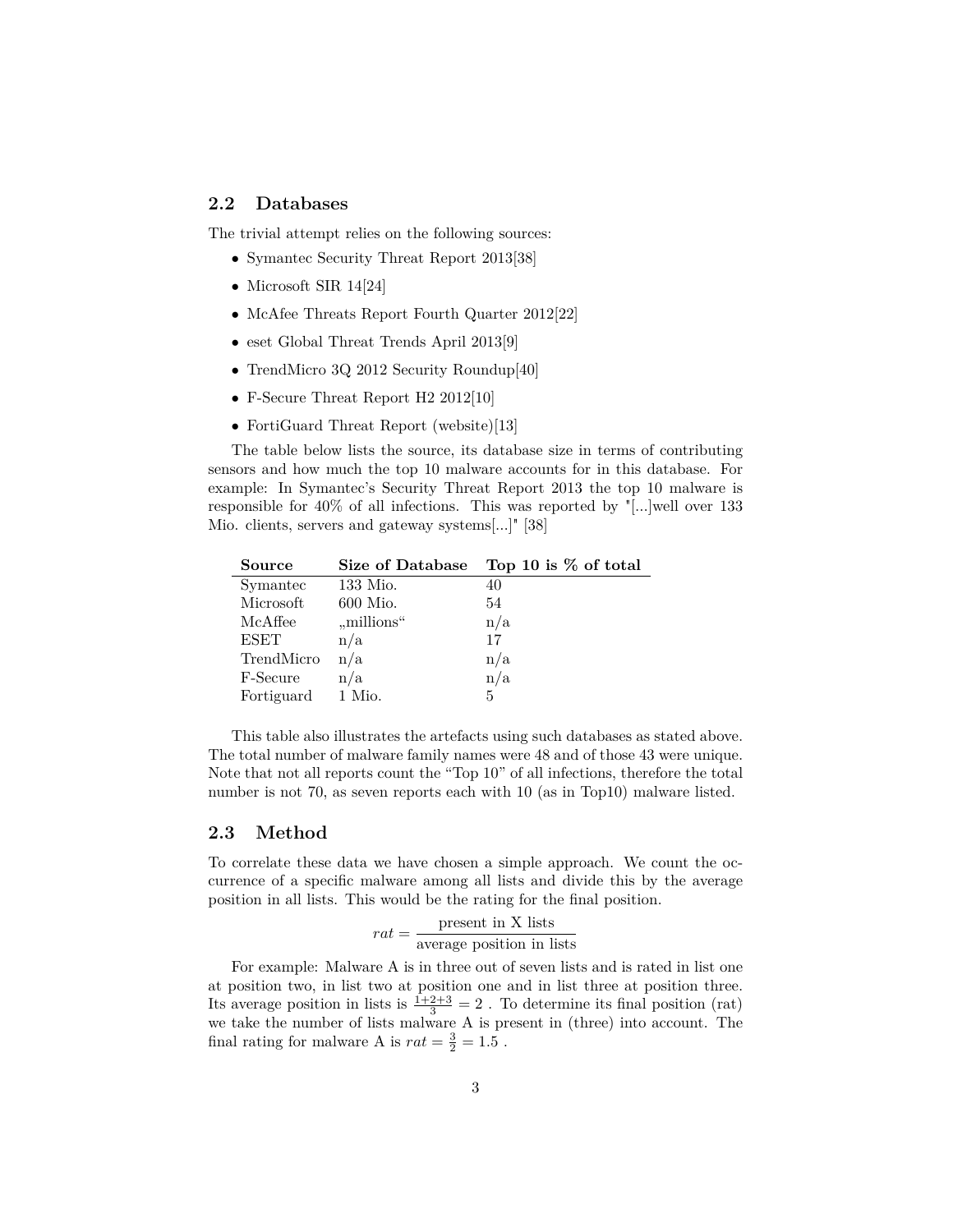### **2.4 Result**

Taking the ratings using the method above we create the final list by sorting it from lowest rating to highest. Using this, and by removing all members of the list that are not known to be botnets, the result is shown in the table below.

| Position Botnet |            | number of lists average position rating |         |
|-----------------|------------|-----------------------------------------|---------|
|                 | ZeroAccess | 3                                       | 1.33    |
|                 | Conficker  | 3.8                                     | 1.31    |
|                 | Dorkbot    | 5.5                                     | 0.72    |
|                 | 4 Sality   | 4.33                                    | 0.69    |
| 5               | Ramnit     |                                         | $0.5\,$ |
|                 | Zeus       |                                         | 0.33    |

Botnet are named as the "most common" used for them as known to the author.

### **2.5 Discussion**

The main problem resulting from this approach are database artifacts screwing the results (see table above). But if you consider the artefacts of the databases which where used, the list makes perfect sense. ZeroAccess is a banking Trojan based on the Zeus toolkit and a very big botnet with an estimated 350,000 infected hosts active[33]. Since ZeroAccess is a big and well known botnet, anti virus vendors are trying hard to produce signatures and remove it from the infected hosts of their customers. Conficker on the other hand is an "old" inactive botnet, but educated guesses say it may still be spread on hundreds of thousand hosts. There are signatures for all versions of Conficker and almost every popular anti virus software will remove it. Position two for Conficker could be explained by the fact that more and more computers are online as the availability of high bandwidth grows. These computers may use old OS installations and therefore not have all the security updates available which prevent the exploit that Conficker uses to infect systems.

### **2.6 Conclusion**

To measure the prevalence of botnets using this method produces a result which could be explained well but is not sophisticated. The rating this methods produces could not be taken as an advice which botnet we should fight first, because if you look at Conficker on position two, for example, every security expert would argue that it is no longer active, the exploit does not work anymore and as soon as you install AV software you get rid of it. So following this conclusion there must be another way to measure the prevalence of botnets. We want to take more factors into account for the rating and not have the artefacts of our database have such a huge negative impact on the results.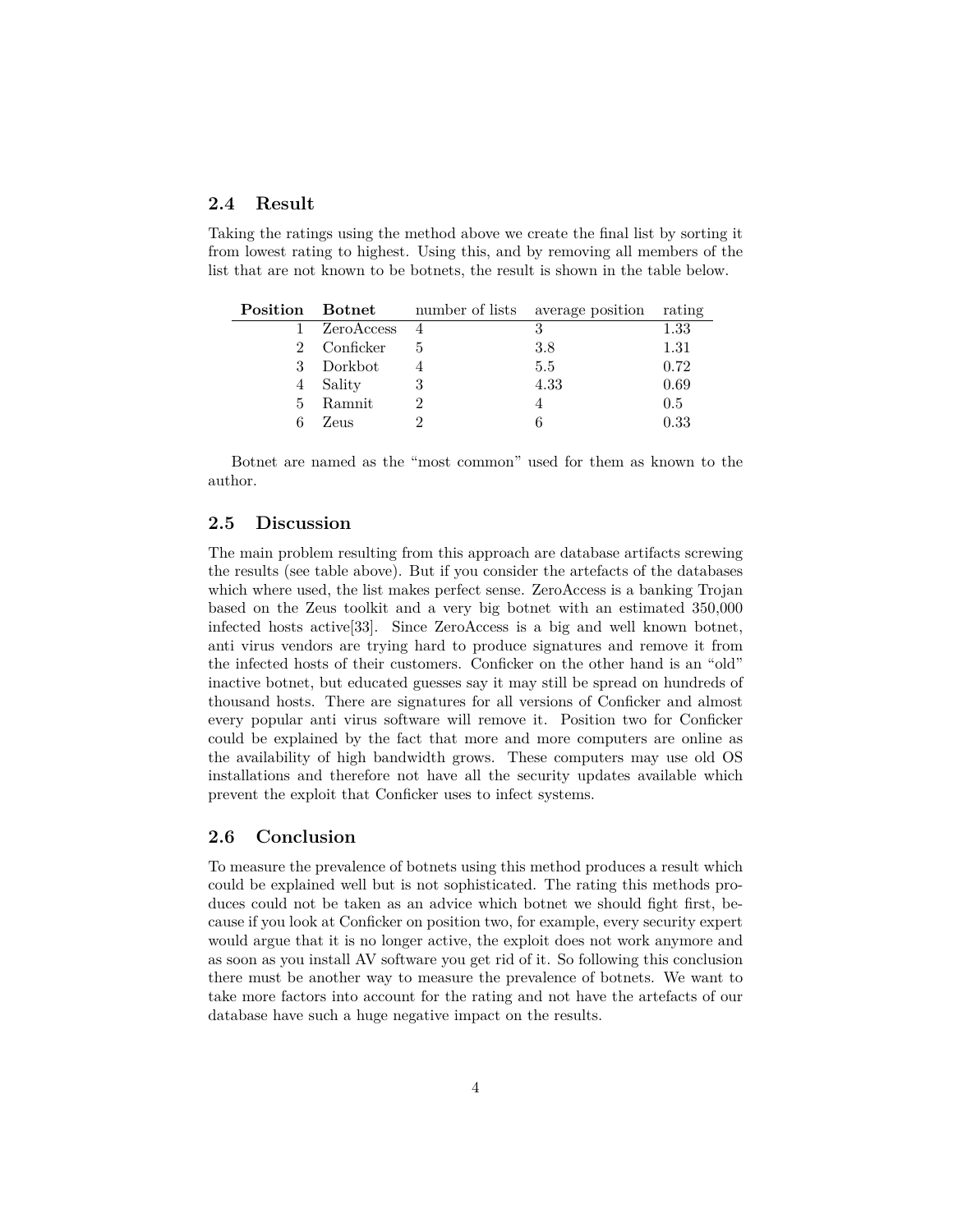# **3 Creating a metric to measure botnet prevalence**

### **3.1 Motivation**

As shown in the section above a more sophisticated approach to measure botnet prevalence is needed. First of all the new method must fulfil the following requirements:

- It must rely on **multible factors**
- It must be **transparency**
- It must be **comparability**
- It must be **comprehensiveness**

The previous method where we used the number of reported infections as the size of a botnet to describe its prevalence was prone to multiple artifacts as shown previously. To use multiple factors to describe a botnets prevalence is necessary. Transparency and comprehensiveness are needed because the results the new metric produces should be reproducible and show exactly why a specific result is created. Comparability is needed as we want to rank different botnets and make a statement about which botnet is *more malicious* then others.

### **3.2 Factors for botnet prevalence**

To create a metric which satisfies this requirements the first thing to do is to identify the factors. There are several factors that could be considered and they will be discussed below.

#### **3.2.1 Size**

Size is definitely a factor which describes the prevalence of a botnet. But the question is: how big should its impact on the result be? Let's consider two botnets A and B. Botnet A is a spam botnet with 1 million hosts. Botnet B is 1% the size (10,000) but it is used for stealing credit card numbers and performing banking fraud. Considering the damage potential of those botnets leads to the conclusion, that botnet A is more "harmless" than B from the users point of view. This is because there are many reliable techniques in place to fight spam. A sophisticated banking trojan could do way more damage to end users. The next problem with size is the potential wide range of numbers. If we want to assign a number for the prevalence, and the size is used in the metric with its "actual" number like 525,456 active bots, the magnitude would be something between 1 and some million. So size, representing the infected machines of this botnet, is definitely a factor, but should be handled carefully and scaled down in some way.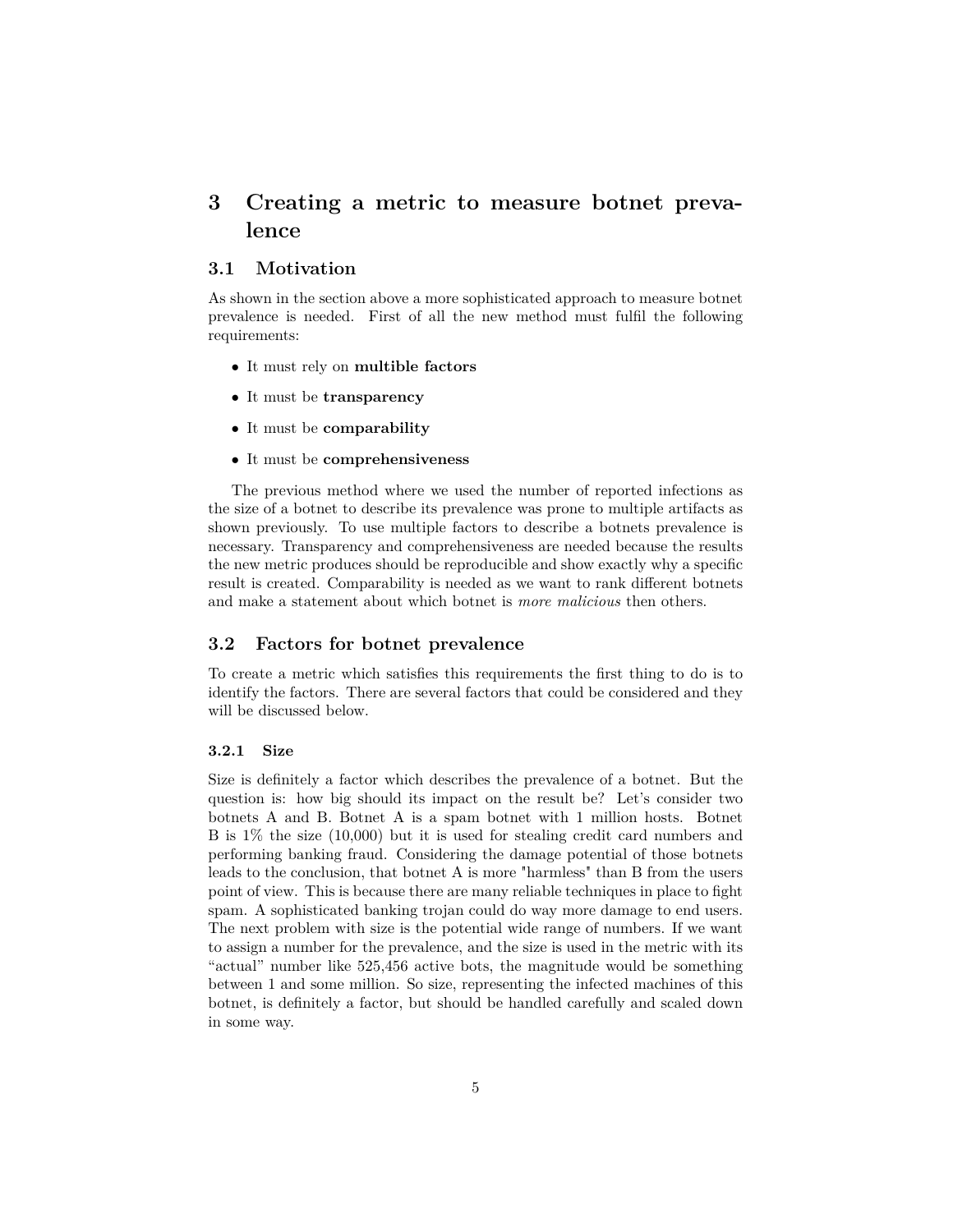#### **3.2.2 Infection**

The way and effort a botnet takes to infect a new system is the next factor to be considered. If you have a bot that uses state of the art zero-day exploits on websites, infects PDF files and spreads them via e-mail, it is an indicator that the "bad guys" have put a lot of work into making their botnet work and spread out. So you could consider such a botnet more prevalent than one which uses old exploits, which would only work if the target system has an unpatched OS and software. We will name this factor infection in the final metric. This factor will take into account the different techniques used, like unpatched vulnerabilities and spreading via network and assign values to them.

#### **3.2.3 Stealth**

Considering the potential damage a botnet could cause, another factor to be considered is the answer to our next question: "How long could the bot hide on a system and do its work without the user, or AV software noticing it?" For example: If a company gets infected with a botnet that steals blueprints, this question is critical to estimate the potential damage. Has all data been stolen or only partially? The risk of data being stolen increases with the duration of the bot being active. From the viewpoint of an end user this could be the following scenario: The PC gets infected with a botnet that targets among others eBay and Paypal credentials. The malware scans the computer for those credentials or wait for them by installing a keylogger. If the user only log in to ebay on weekends (and has not stored his credentials on hard drive) and the malware is detected by anti-virus before the weekend the account may not be compromised. The duration for which a botnet or malware in general stays hidden on a system is one factor to be taken into account. We name this factor stealth.

#### **3.2.4 Activity**

Today's botnets start their task as soon as they infect a new system: They connect to their Command and Control (C&C) server and wait for commands. As example, IRC botnets like Dorkbot[25] sends and receives "PING PONG" messages every 30 seconds. On the other hand there are botnets like Conficker: these are botnets that could do a lot of damage, as they have a large number of infected machines, but are no longer active. This must be considered in the metric. Another advantage of taking this factor into account is, that we can make a statement about how much the prevalence of a botnet decreases over time if it is taken offline or is no longer active. Summarizing activity is the factor that describes the minimum time a given botnet has been active.

#### **3.2.5 Resilience**

The resilience of a botnet has a huge impact on the effort one must make to bring it down. Resilience will represent the techniques used by a botnet to make it more resilient like using Peer to Peer (P2P) or encrypted Command and Control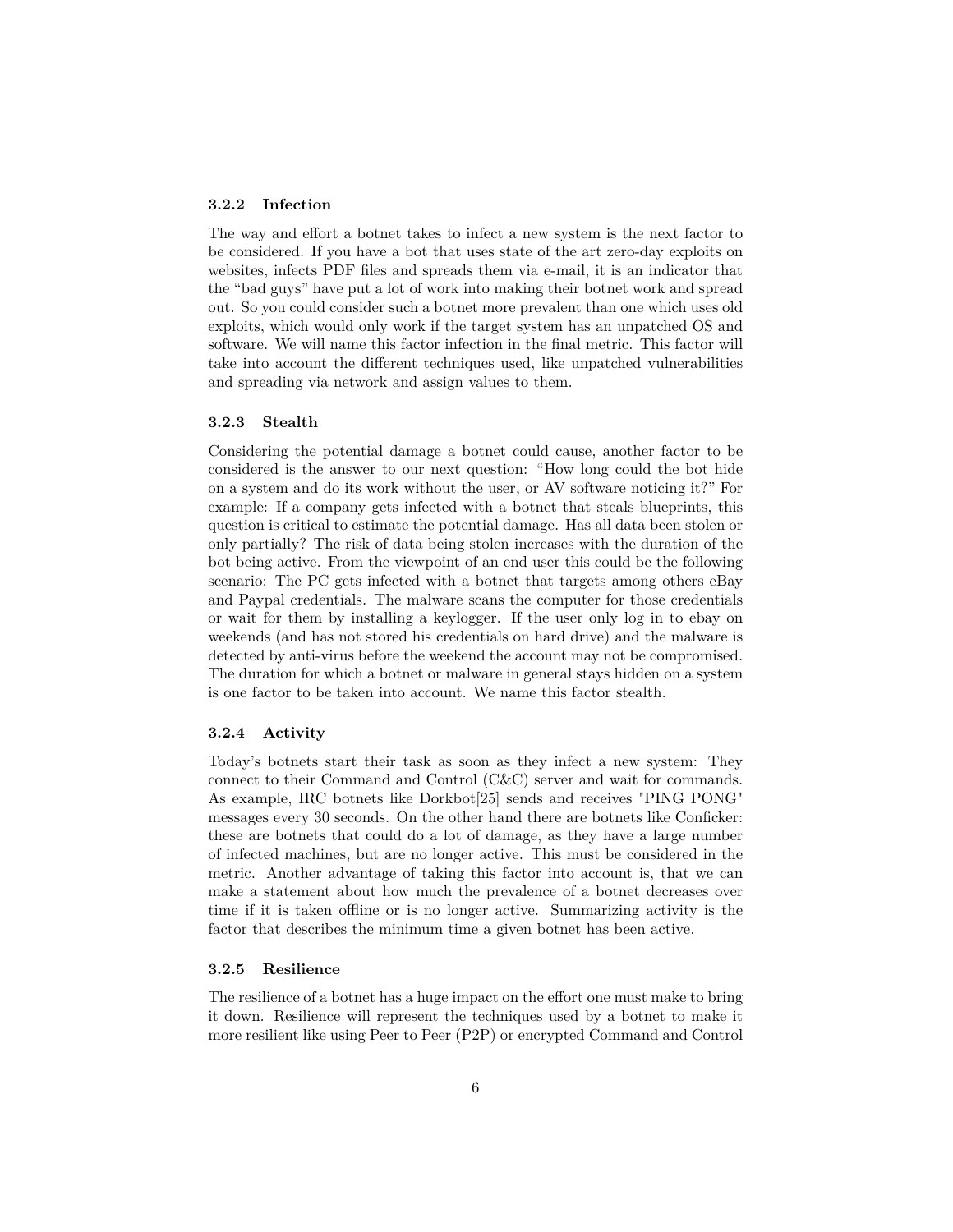messages. A centralized IRC botnet could be taken offline by locating the server and cut the power line. If it uses fast flux techniques to change domain names[27] or a Domain Generation Algorithm (DGA) to produce hundreds of possible C&C domains to contact the more complicated it is to take it offline or interfere its work. Each technique a botmaster uses makes the botnet more resilient and more dangerous. These techniques are used as parameters to calculate values and will add up to a final score for this factor. The resilience of a botnet therefore is another factor we will use in the metric.

#### **3.2.6 Target**

The intended target of a botnet is another critical factor to measure its prevalence. Many botnets target end users with potentially unpatched and outdated operating systems and software. But there are botnets and malware, like Stuxnet and Flame, that specifically target parts of a country's industry or critical infrastructure. The effort to infect those systems are much higher, as corporations and governments use their own security infrastructure like IDS, IPS and whole security departments, which work all day to prevent malware from infecting the infrastructure. So a botnet that targets critical environments should be considered more dangerous.

#### **3.2.7 Damage**

The actual damage potential of a botnet is hard to estimate. Security companies do provide numbers like "Spam costs 100 million US Dollar a year" but assigning a financial damage value to a specific botnet is a challenging task. It may be possible for banking Trojans but can if at all only be roughly estimated when measuring the damage done by botnets that target companies or critical infrastructure. Therefore we will not use this factor in our final metric.

### **3.3 Creating a model for the factors**

To meet the requirement of comprehensibility, every identified factor must have a set of characteristics with each one assigned a value to it. We provide a default value for every factor to make the metric work in an environment with less information coverage. The following numbers assigned for the different characteristics should be considered as an example, as there is a lot of place for discussions which characteristic should be rated higher or lower. The values assigned to the different characteristics of a factor will be named a *model* for the metric.

#### **3.3.1 Size**

The size of a botnet can be described as number between 1 and infinity<sup>1</sup> and there is by definition a value we can use. The metric must limit to an intervall

<sup>1</sup>practical values are natural numbers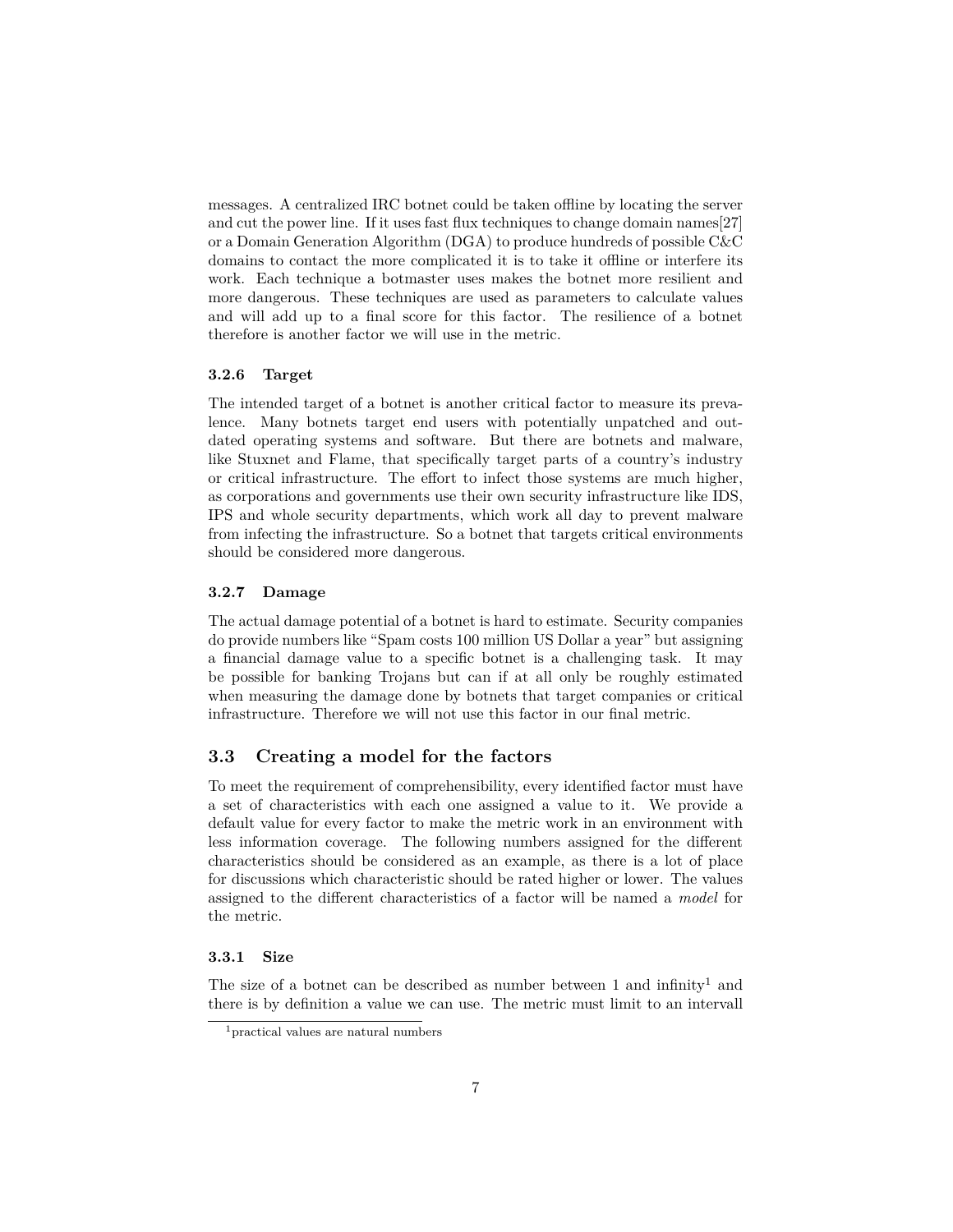that affect the prevalence but are not the only crucial factor. We consider a default botnet to have a size of about  $100,000$  infected machines<sup>2</sup>.

|         | Value    |
|---------|----------|
| Minimum |          |
| Maximum | Infinity |
| Default | 100,000  |

#### **3.3.2 Infection**

The ways a malware and therefore a bot infects a computer should represent the effort undertaken by the "bad guys" and their techniques used. As malware could use multiple ways to infect a system, like using unpatched vulnerabilities in web browsers or being downloaded by other malware we assign each technique a value and add them all together to get the final value for this factor.

| Technique                         | Value |
|-----------------------------------|-------|
| uses unknown vulnerability        | 0.325 |
| uses unpatched vulnerability      | 0.175 |
| spreads automatically via network | 0.05  |
| needs to be executed by user      | 0.05  |
| uses removable device (eg. USB)   | 0.05  |
| not detected by any AV            | 0.1   |
| not detected by IDS/IPS           | 0.1   |
| spreads by websites               | 0.05  |
| downloaded via other malware      | 0.05  |
| uses email/documents              | 0.05  |

We set the default value for this factor to 0.325. This represents a botnet using an unpatched vulnerability (0.175), spreads via infected websites (0.05) and is not detected by anti-virus software (0.1). As our research shows this is true for an average botnet. The two most dangerous techniques a malware could use to infect a system are unknown and/or unpatched vulnerabilities in OS and other software. These two characteristics add up to half of the maximum risk value of 1 in this model. Using unknown vulnerabilities should be considered way more dangerous than using known vulnerabilities it is rated twice as high. This factor takes into account the possibility that malware may change over time. Malware gets detected by AV and IDS/IPS as signatures are created and distributed to end users. This could be used to create values which represent the infection factor at the time the malware is discovered and the time AV signatures are available and maybe patches for the former unknown vulnerability are available. This is related to the Common Vulnerability Scoring System

 $2$ This default value is reached by taking the rounded average value of estimated infected hosts of about 32 known botnets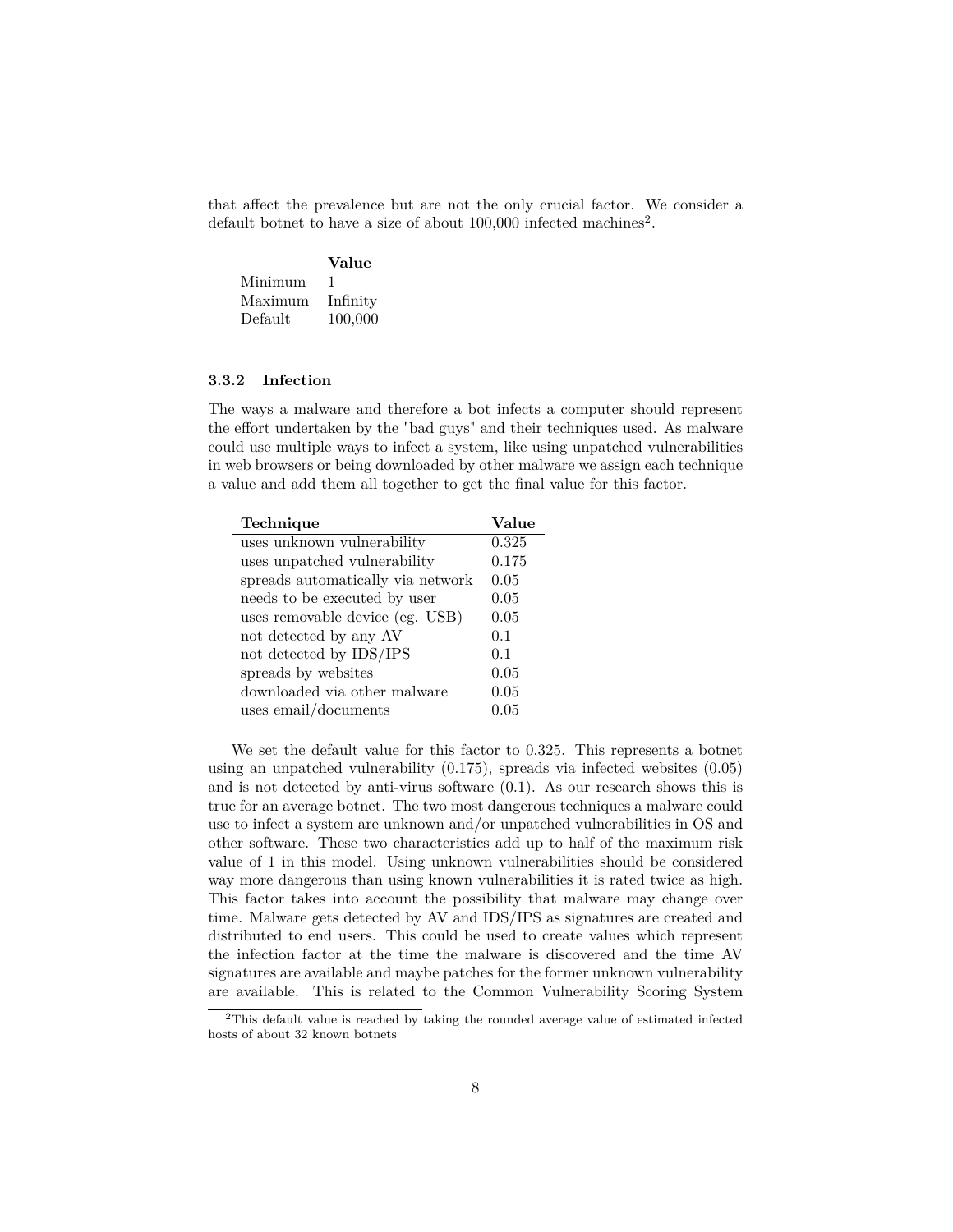presented by Mell et al.[30] but as our metric rates the malware using the vulnerability i slightly different aproach is needed.

|         | Value             |
|---------|-------------------|
| Minimum | $\mathbf{\Omega}$ |
| Maximum |                   |
| Default | 0.325             |

#### **3.3.3 Stealth**

The stealth factor represents the dangers created by a botnet remaining undetected on a system. For example: A keylogger could gather more passwords and credentials maybe for more then one user if it is undetected. Another good example is Stuxnet, which could unfold its full damage potential by disturbing the centrifuges over a long period of time. We choose a quadratic growth of this factor for our model to fit this circumstance best. We want to map the days of a year (365) to the values from 0.01 to 1 with quadratic growth. To achieve this, we square the value and multiply this with 365 to get the threshold of time. To get better thresholds to work with, we will not take the exact values but instead use whole days/weeks/month which are close to the exact value. The table below shows the values for this factor in our model.

| Scale | Square | Days   | Days hidden (upper bound) | Value  |
|-------|--------|--------|---------------------------|--------|
| 0.01  | 0.0001 | 0.0365 | 1 days                    | 0.0001 |
| 0.1   | 0.01   | 3.65   | 3 days                    | 0.01   |
| 0.2   | 0.04   | 14.6   | 2 weeks                   | 0.04   |
| 0.3   | 0.09   | 32.85  | 1 month                   | 0.09   |
| 0.4   | 0.16   | 58.4   | 2 month                   | 0.16   |
| 0.5   | 0.25   | 91.25  | 3 month                   | 0.25   |
| 0.6   | 0.36   | 131.4  | 4 month                   | 0.36   |
| 0.7   | 0.49   | 178.85 | 6 month                   | 0.49   |
| 0.8   | 0.64   | 233.6  | 7 month                   | 0.64   |
| 0.9   | 0.81   | 295.65 | 9 month                   | 0.81   |
| 1     |        | 365    | $>=1$ year                | 1      |

The default value for this factor is 0.04. This represents a botnet staying hidden on a system for a time no longer than two weeks, which is a rough guess by the author taking into account the time it takes to analyse a new malware, create a signature and make it available for AV software. This is similar to the "not detected by AV" characteristic from the factor infection, but at that factor it is rated towards the actual mode of infection. If a malware is detected by AV-Software and you get infected, nonetheless you either have no AV-software installed or have not installed the latest update. This fact is represented by the infection factor. The stealth factor therefore represents the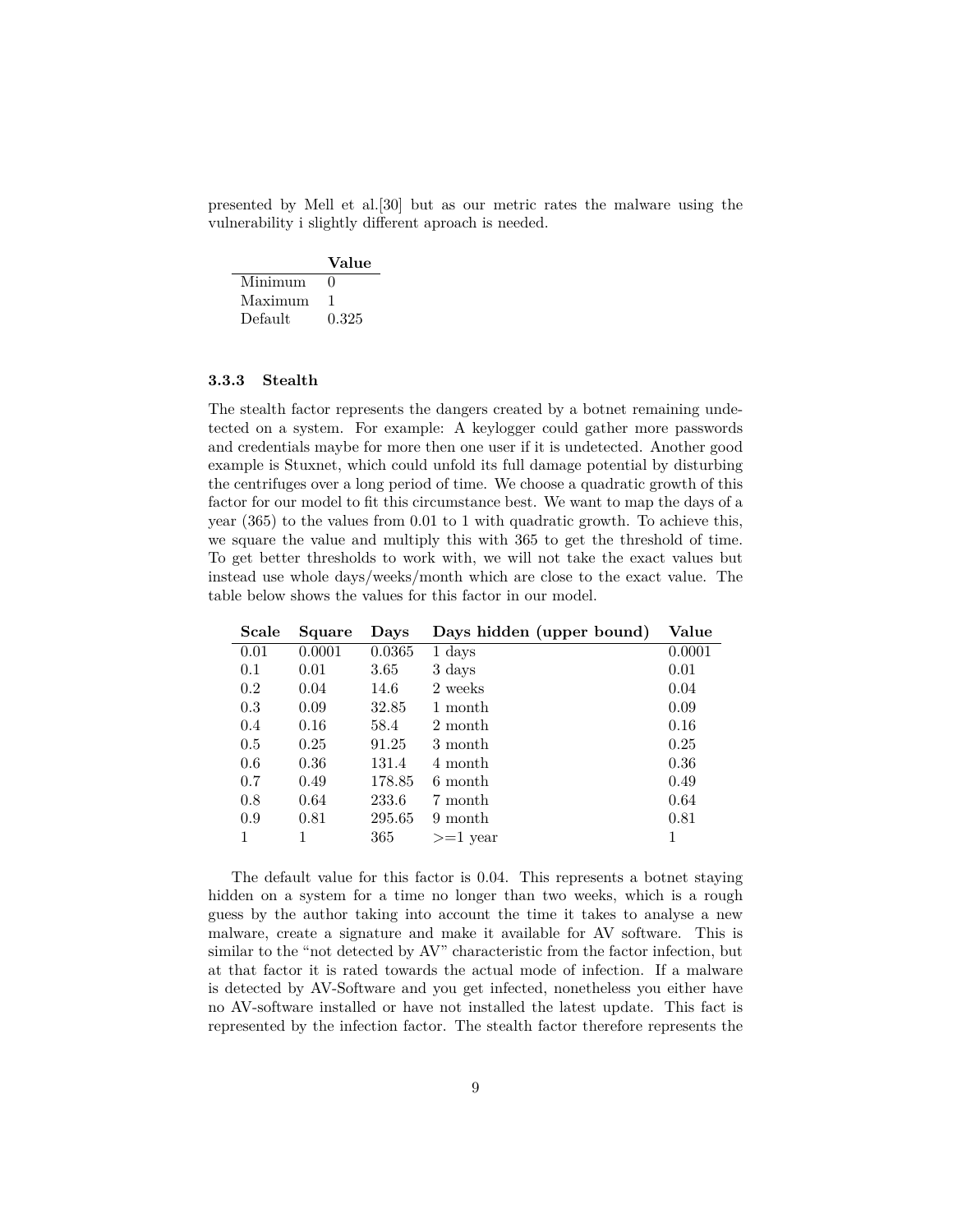time a specific bot that infected your system is neither detected by IDS, AVsoftware nor manual investigation after observing strange behaviour in your network or on the infected system.

|         | Value  |
|---------|--------|
| Minimum | 0.0001 |
| Maximum |        |
| Default | 0.04   |

#### **3.3.4 Activity**

Representing if a botnet is active at all or have not been active for a given time period this value should decrease with the time a botnet has been inactive. The activity shall decrease in the same way as the stealth values. Therefore we take the quadratic values in this model like we did for stealth but the time is inversed.

| Last time active (lower bound) | Value  |
|--------------------------------|--------|
| $>1$ year                      | 0.0001 |
| $> 9$ month                    | 0.01   |
| $> 7$ month                    | 0.04   |
| $> 6$ month                    | 0.09   |
| $>4$ month                     | 0.16   |
| $>$ 3 month                    | 0.25   |
| $>$ month                      | 0.36   |
| $>1$ month                     | 0.49   |
| $> 2$ weeks                    | 0.64   |
| $>$ 3 days                     | 0.81   |
| Today                          |        |
|                                |        |

Analysing a database of over 500,000 samples we assume in this model the average botnet receives or asks for commands several times a day and therefore the default value for this factor is 1. A botnet is considered "active" if it sends commands.

|         | Value  |
|---------|--------|
| Minimum | 0.0001 |
| Maximum |        |
| Default |        |

## **3.3.5 Resilience**

Like malware uses different ways to infect a system, the resilience of a botnet can utilize a variety of tactics to increase its resilience. The characteristics and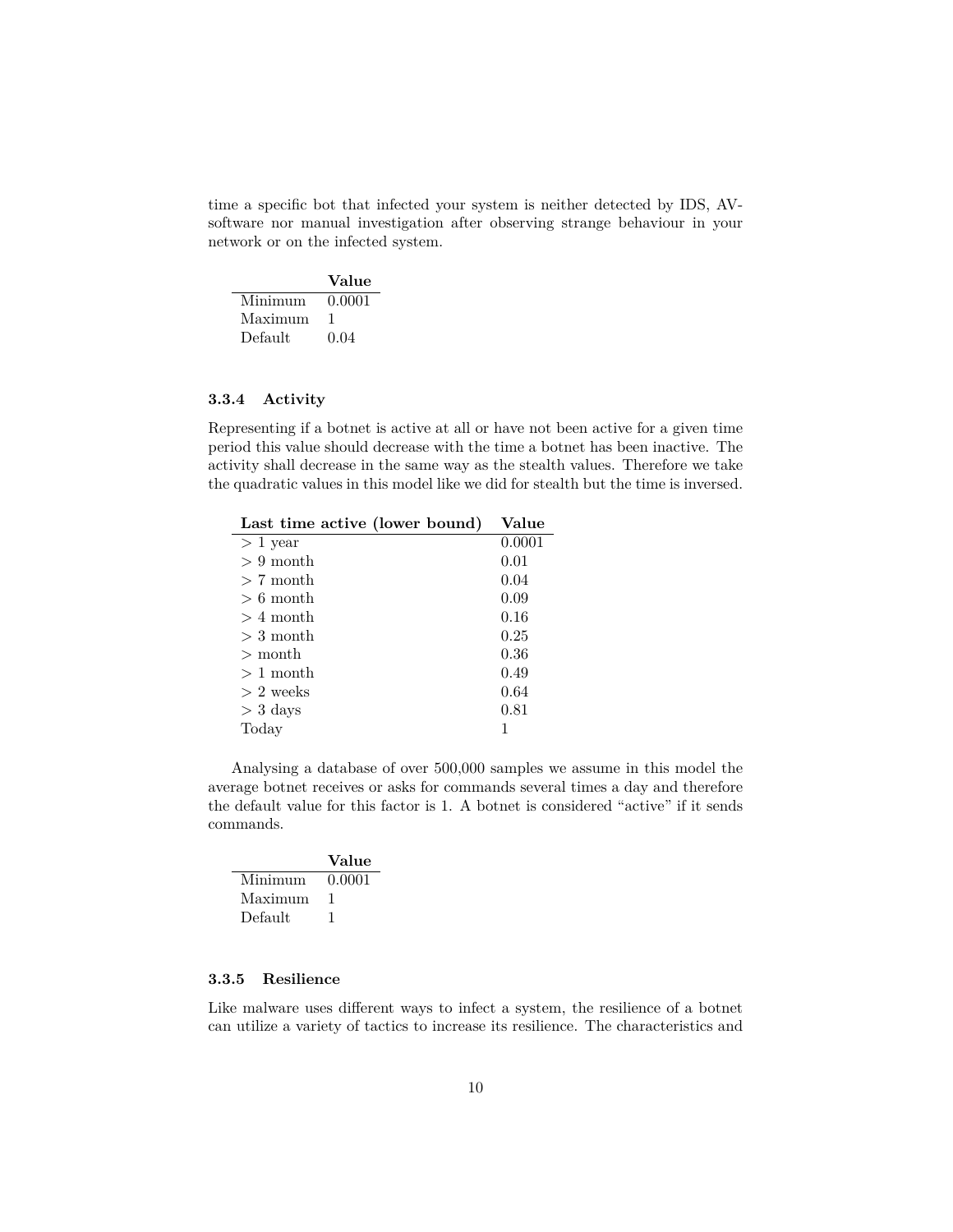their values used in our model are described in the following table. P2P is considered to be the most resilient resilience a botnet could use, as there is no single point of failure. This technique is assigned the highest value, which is twice as much as a centralized C&C resilience would score. All characteristics and values in this model are described in the table below.

| Technique used       | Value |
|----------------------|-------|
| centralized C&C      | 0.2   |
| P <sub>2</sub> P C&C | 0.4   |
| Fast Flux            | 0.05  |
| Double Fast Flux     | 0.1   |
| DGA.                 | 0.1   |
| updating possible    | 0.05  |
| encrypted C&C        | 0.1   |

The default value for the factor *resilience* is calculated like this: a botnet that uses a centralized C&C server  $(0.2)$  employs h a DGA  $(0.1)$ , encrypts its  $C&C$  commands  $(0.1)$ , and has update functionality  $(0.05)$ . This scores 0.45 points in our model.

|         | Value |
|---------|-------|
| Minimum | Ω     |
| Maximum |       |
| Default | 0.45  |

### **3.3.6 Target**

The final factor we integrate into our metric is the target of a botnet. There are many different targets like end users, companies, and critical infrastructures. To represent the differences we assign a subset of all end users the lowest value (like the botnet targets a specific country) and critical infrastructure the highest, as a botnet affecting the infrastructure of a country could have catastrophic impact on society and economy. Our model uses the following numbers for the described characteristics.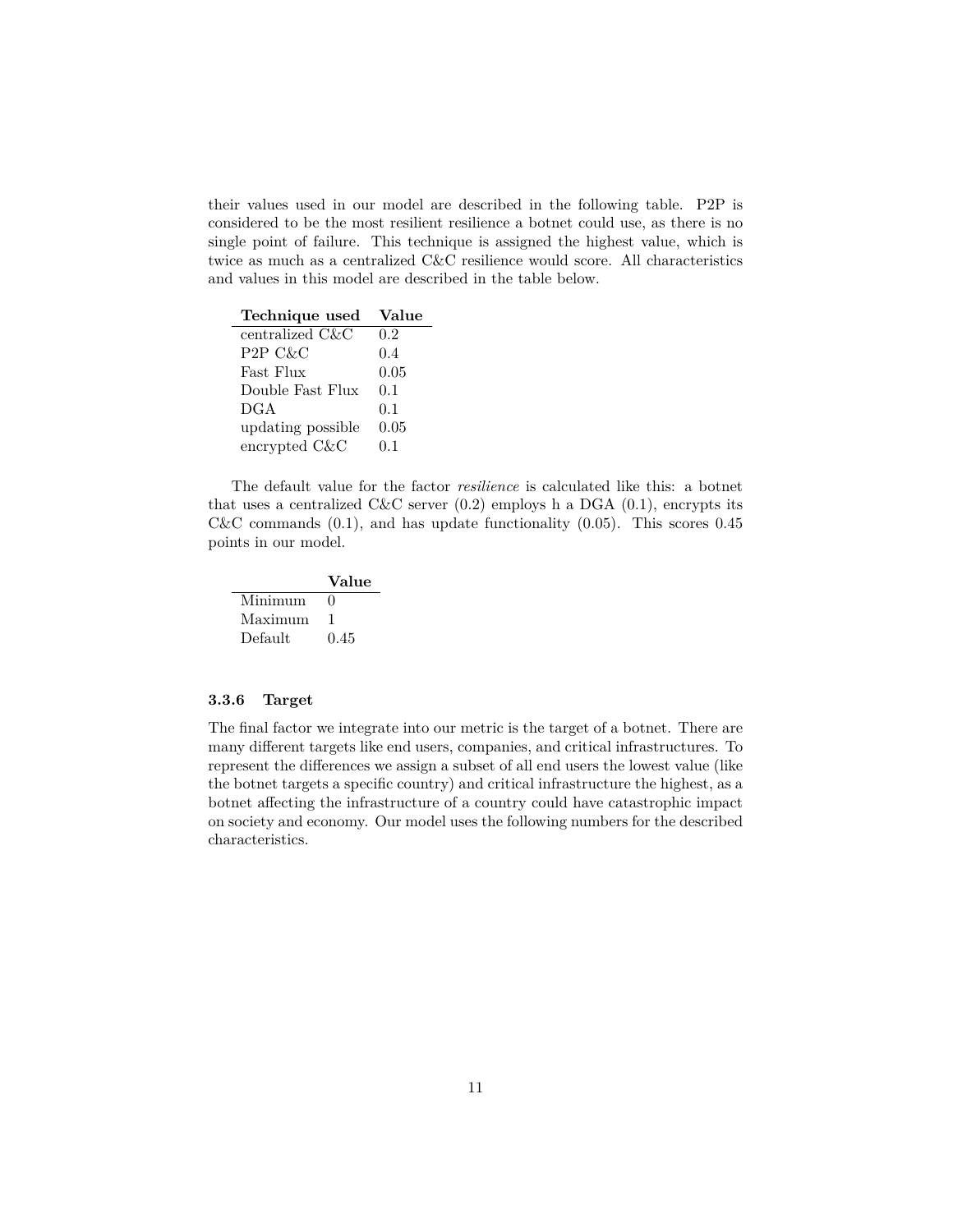| Target                  | Value |
|-------------------------|-------|
| Limited users           | 1.01  |
| Many users              | 1.1   |
| All users               | 1.2   |
| <b>SME</b>              | 1.3   |
| Mid-sized companies     | 1.4   |
|                         | 1.5   |
| Big companies           | 1.6   |
| Banks                   | 1.7   |
| Military                | 1.8   |
| Critical Infrastructure | 1.9   |
|                         | 2     |

As the average botnets targets end users to make money (stealing credentials etc.) the default value for *target* is 1.2.

|         | Value         |
|---------|---------------|
| Minimum | 1.01          |
| Maximum | '2            |
| Default | $\rightarrow$ |

#### **3.3.7 Creating the metric**

Since our metric considers all those factors, it represents more than the just prevalence. We can think of it as indicator for the "badness" or "level of dangerousness" of a botnet or malware. Stick to the term "malware" (malicious software) we name the value produced by the metric the **malice value** of a malware/botnet. As stated above, the malice value should be scaled down to make the malice value meet our requirement for being comparable. The size of botnet may vary between 1 and infinity. To scale down large numbers we use logarithm. In the following explanation *size* means the *footprint* or number of infected systems of a botnet. To produce values above one and in a scope that has not the highest impact of all to the final value we normalize the size to *size'* as follows:

$$
size' = 1 + \frac{log_{10}(size + 10)}{10}
$$

Some further explanation is needed for this part. First of all the term

$$
log_{10}(size+10)
$$

As described above we want to use the logarithmic with base 10 to normalize the actual number of infected systems. To avoid the problems of  $log_{10}(1) = 0$ we add a static number to the actual number of bots. The effect of this adding gets less in higher numbers of infected systems as shown in the table below, which compares the use of  $log_{10}(size)$  and  $log_{10}(size + 10)$ .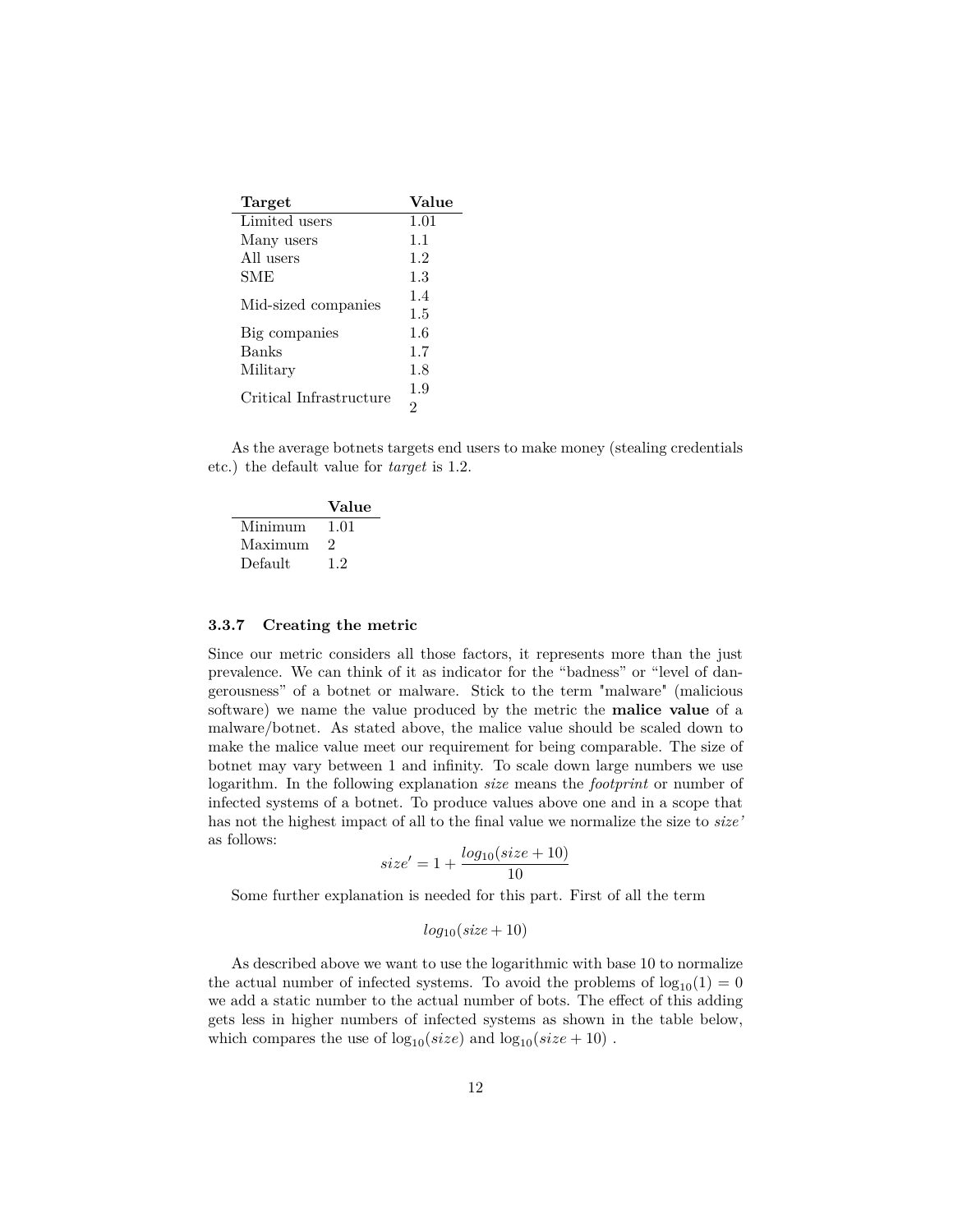| size    | $\log_{10}(size)$ | $\log_{10}(size+10)$ |
|---------|-------------------|----------------------|
|         | $\Omega$          | 1.04                 |
| 10      | 1                 | 1.30                 |
| 100     | $\mathfrak{D}$    | 2.00                 |
| 1000    | 3                 | 3.00                 |
| 10000   |                   | 4.00                 |
| 100000  | $\overline{5}$    | 5.00                 |
| 1000000 | 6                 | $6.00\,$             |

To push this factor to a value range which is more in line with the value range of the other factors we do some further normalizing shown in the table below. Our goal is to eventually normalize to a value between one and  $two<sup>3</sup>$ .

| size    | $log_{10}(size+10)/10$ | $log_{10}(size+10)$<br>$1+$<br>10 |
|---------|------------------------|-----------------------------------|
|         | 0.10                   | 1.10                              |
| 10      | 0.13                   | 1.13                              |
| 100     | 0.20                   | 1.20                              |
| 1000    | 0.30                   | 1.30                              |
| 10000   | 0.40                   | 1.40                              |
| 100000  | 0.50                   | 1.50                              |
| 1000000 | 0.60                   | 1.60                              |

This leaves us with the size factor between 1.10 (for a botnet with one bot) and 2 for botnets with 10 billion bots as the table below indicates.

| size           | size'   |
|----------------|---------|
| 1              | 1.10    |
| 10             | 1.13    |
| 100            | 1.2     |
| 1,000          | $1.3\,$ |
| 10,000         | 1.4     |
| 100,000        | 1.5     |
| 1,000,000      | 1.6     |
| 10,000,000     | 1.7     |
| 100,000,000    | $1.8\,$ |
| 1,000,000,000  | 1.9     |
| 10,000,000,000 | 2       |

We will now scale *size'* with the factor stealth as they directly correlate with the potential of a botnet to do damage and therefore create the first part of the malice value:

 $m_1 =$  *stealth*  $*$  *size*'

 $3$ as this factor would be the base for an exponent a value smaller then one would result in decreasing values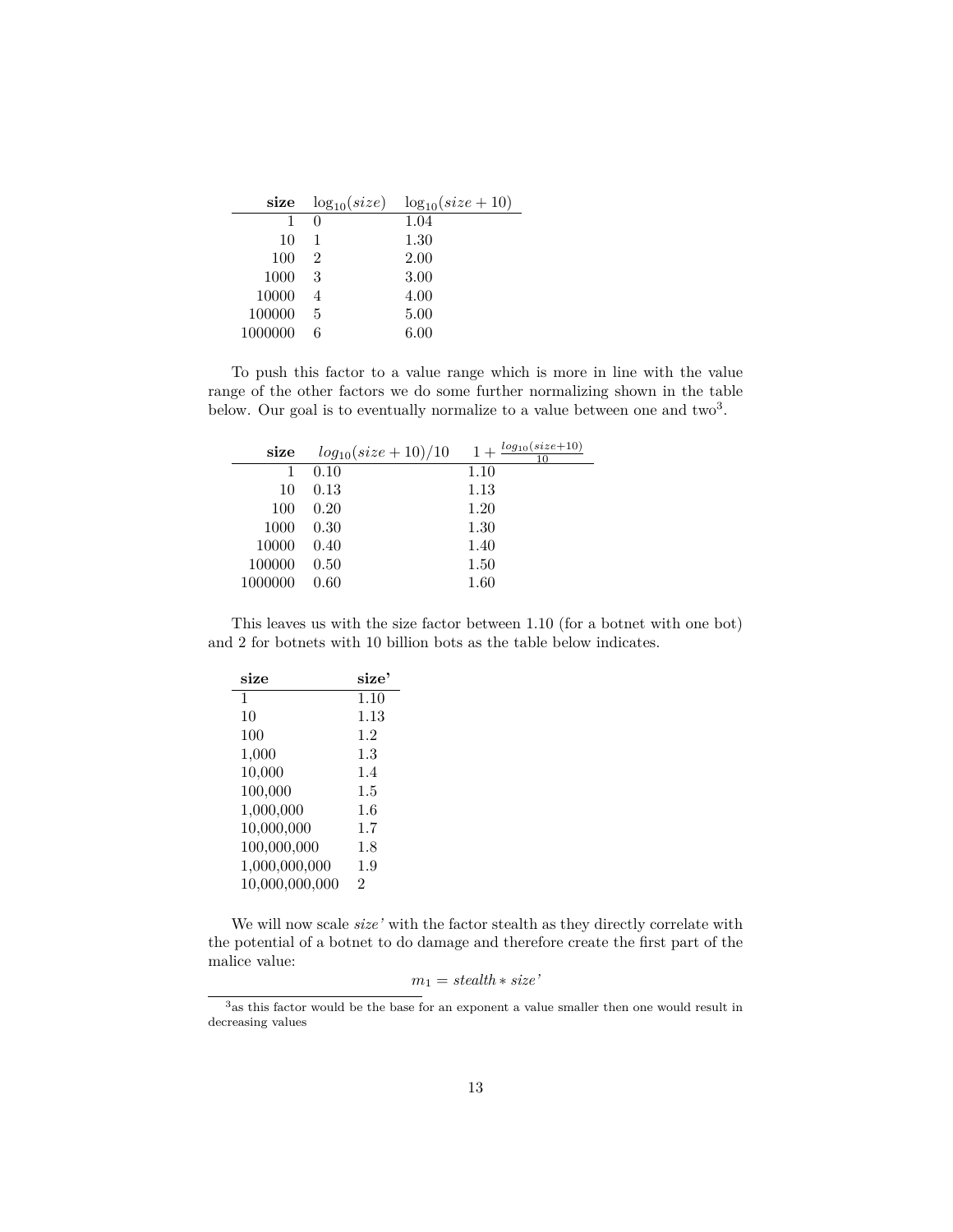The next factor directly affecting these two is the target of a malware. As this is a crucial factor affecting other factors we give it a very high impact on malice value and use it as an exponent:

$$
m_2 = (stealth * size^*)^{target}
$$

The remaining factors are directly affected by *target*, but not as strong as the first three. Therefore we add these factors and scale them by *target*. Summarized our final metric for the **malice value** of a botnet/malware is:

$$
malice value = tar * (res + inf + act) + (stealth * size')^{tar}
$$

Where *tar* denotes target, *res* resilience, *inf* infection and *act* activity. Malice value using the *model* for the factors described above results in a number between 0.00041 and 10 when using the minimum and maximum value for every factor except size. As infinity would not be a very useful upper bound, we use 10,000,000,000 infected machines as a fixed maximum. The probability for this value is very low, as it would represent a botnet with more than double the times infected hosts then there are IPv4 addresses. This is for sure a fictional value, but can be used to create an upper bound for malice value in this case. The table below shows the factors, their value and the resulting malice value using minimum, maximum, and default values in this model.

| minimal | maximal        | default values | Factor       |
|---------|----------------|----------------|--------------|
| 0.0001  |                | 0.325          | infection    |
| 0.0001  |                | 0.04           | stealth      |
|         | 10,000,000,000 | 100,000        | size         |
|         | 2              | 1.2            | target       |
| 0.0001  |                |                | activity     |
| 0.0001  |                | 0.45           | resilience   |
| 0.00041 | 10.61          | 2.16           | malice value |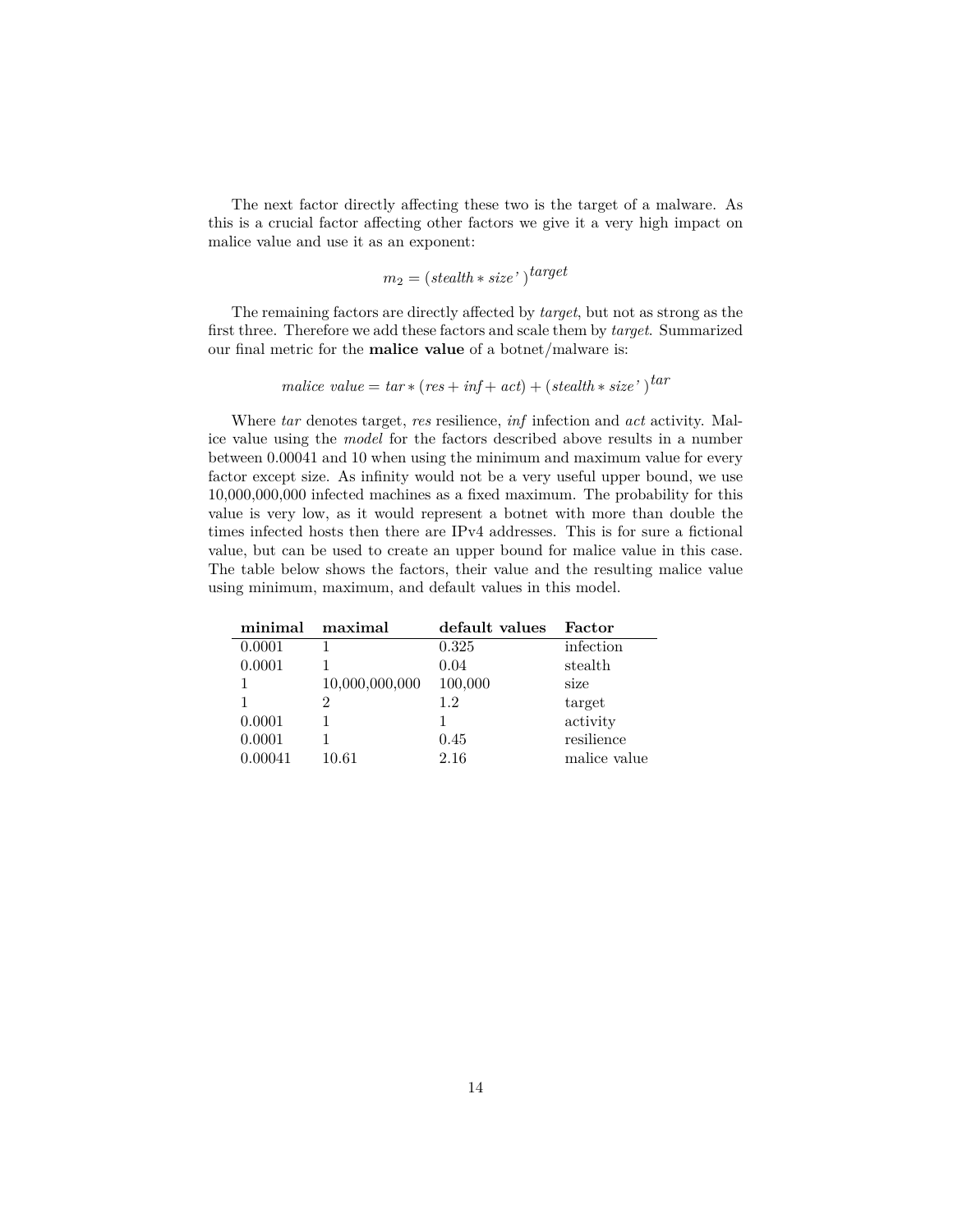# **3.4 Results**

Using the metric to determine malice value and the models described above to assign values to the characteristics for 15 knownbotnets we get the following results.

| <b>Botnet</b>                            | infection | stealth | size      | target         | activity     | resilience | malice value |
|------------------------------------------|-----------|---------|-----------|----------------|--------------|------------|--------------|
| Conficker[ $12, 31$ ]                    | $0.6\,$   | 0.04    | 3,000,000 | 1.2            |              | 0.35       | 2.37         |
| Conficker (inactive)                     | 0.275     | 0.0001  | 2,000,000 | 1.2            | 0.0001       | 0.35       | 0.75         |
| Waldec <sup>[1, 21, 37, 16]</sup>        | 0.15      | 0.04    | 12,000    | 1.2            |              | 0.55       | 2.07         |
| Gameover Zeus[7, 4]                      | $0.6\,$   | 0.04    | 250,000   | 1.2            |              | 0.65       | 2.73         |
| Gameover Zeus (inactive)                 | 0.275     | 0.04    | 250,000   | 1.2            | 0.25         | 0.65       | 1.41         |
| $V$ irut $[39]$                          | 0.05      | 0.04    | 300,000   | 1.2            | 1            | 0.35       | 1.71         |
| Khelios $[6, 33]$                        | 0.05      | 0.04    | 110,000   | 1.2            |              | 0.55       | 1.95         |
| Citadel[23]                              | $0.6\,$   | 0.04    | 5,000,000 | 1.2            |              | 0.45       | 2.49         |
| Koobface[ $26, 8$ ]                      | $0.15\,$  | 0.04    | 500,000   | 1.2            |              | 0.35       | 1.83         |
| Rimecud/Palevo/Maripose/Butterfly[19, 5] | $0.05\,$  | 0.04    | 800,000   | 1.2            | $\mathbf{1}$ | 0.35       | 1.71         |
| Pushdo/Cutwail[17]                       | 0.1       | 0.04    | 1,500,000 | 1.2            |              | 0.35       | 1.77         |
| SpyEye[34, 3]                            | 0.15      | 0.04    | 1,400,000 | 1.2            |              | 0.25       | 1.71         |
| Tdss/ Tdl / Alureon[20, 2]               | 0.15      | 0.04    | 90,330    | 1.2            |              | 0.75       | 2.31         |
| Stuxnet <sup>[29]</sup>                  | 0.8       | T.      | 24        | $\overline{2}$ |              | 0.65       | 6.22         |
| Flame[35]                                | $0.6\,$   | $\perp$ | 10        | $\overline{2}$ | T            | 0.45       | 5.37         |
| ZeroAccess[15, 33]                       | 0.1       | 0.04    | 350,000   | 1.2            |              | 0.75       | 2.25         |
| Sality[28]                               | 0.05      | 0.04    | 100,000   | 1.2            |              | 0.7        | 2.13         |

For each botnet sources where queried to determine the characteristics and using the values from our model for the factors.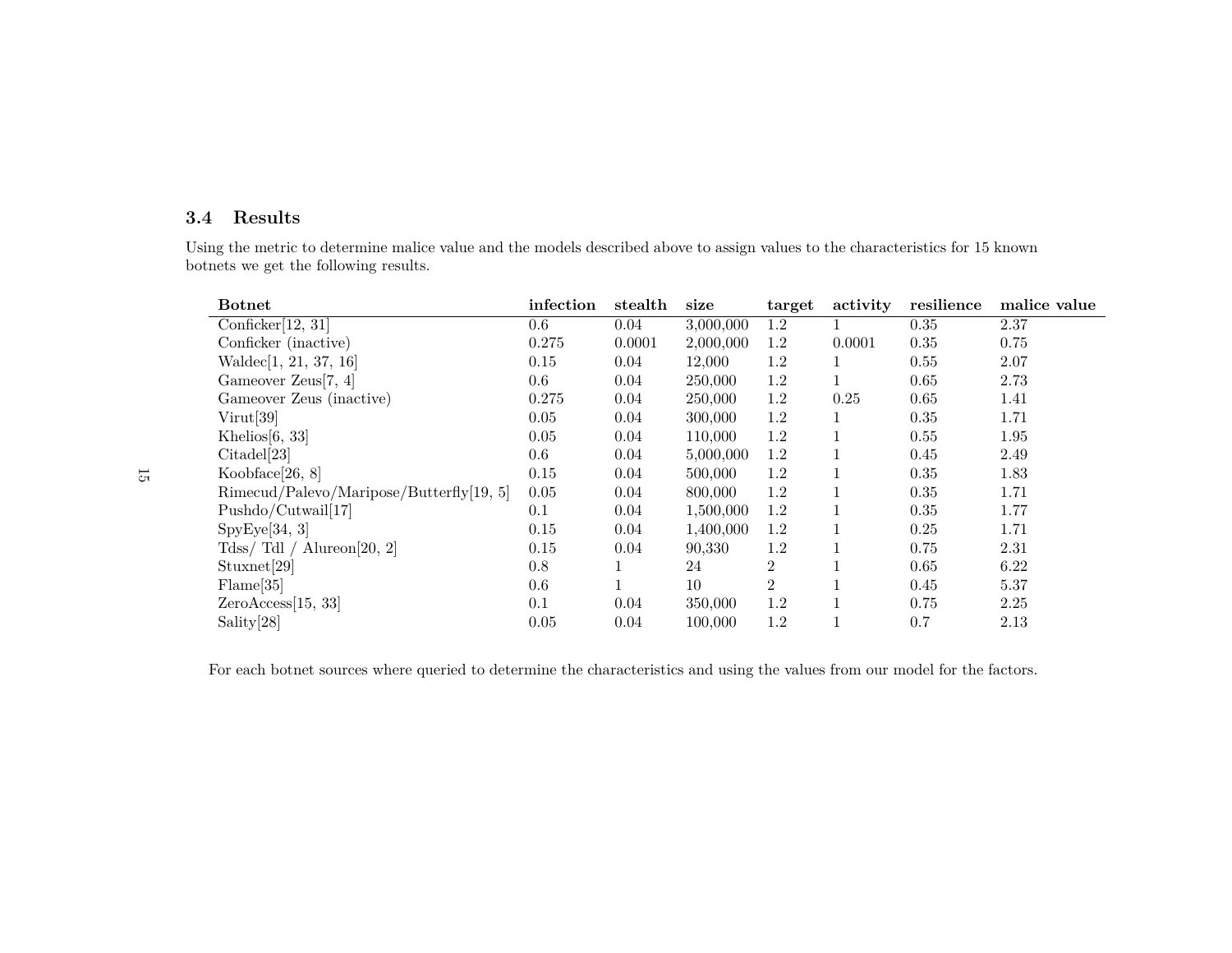# **4 Discussion**

We have created a metric to determine the malice value of a malware/botnet as comprehensible and comparable as possible. We evaluated and introduced additional factors to the size of a botnet, as this has proven to be too vulnerable to artefacts of the used database and other facts. Looking at the results for some different, known botnets of today and the past, we could observe that the metric produces values that are not contradictory. Let's look at the Gameover Zeus botnet for example. This botnet has been taken offline by a coordinated strike from the FBI and several security researchers around the world . The time it was active it scores with a malice value of 2.73. Gameover Zeus represents a high sophisticated piece of malware that uses many advanced techniques and has hundreds of thousand infected machines. Comparing it to the time after its takedown the malice value drops down to 1.11 due to being inactive and security patches being available to fix the used exploits. Another example is the Stuxnet botnet. This botnet had a completely different purpose then Gameover Zeus as it has targeted the infrastructure of the Iran. It too uses many advanced techniques and has been hidden on the systems for a long time. The actual damage it has done can only be estimated, but by scoring with a malice value of 6.22 it is in a very different range representing the fact that this is actually an Advances Persistent Threat (APT) and therefore way more dangerous than malware that tries to infect as many user machines as possible. Last but not least comparing the results using the two different methods which are described here fixes weaknesses of the first method which only uses the reported infection from AV vendors. If we use the malice value to rearrange the ranking created by the trivial approach lead to the results in the table below.

| Ranking Method 1 New ranking malice Value |      |
|-------------------------------------------|------|
| ZeroAccess                                | 2.25 |
| Sality                                    | 2.13 |
| Ramnit                                    | 1.95 |
| Dorkbot                                   | 1.70 |
| Zeus (inactive)                           | 1.41 |
| Conficker                                 | 0.75 |
|                                           |      |

As shown in the table, the botnets which are known to be inactive fall down to the bottom of the list. Ramnit, Dorkbot, the inactive Zeus and the Conficker botnet would even not be in a new 'Top6' list if the malice value would be used to create a ranking.

# **5 Conclusion**

To rate the "badness" of malware is nothing new, various security companies nowadays are doing the same. Our approach to a metric for the malice value we presented in this document is different. The metric fulfils the requirements of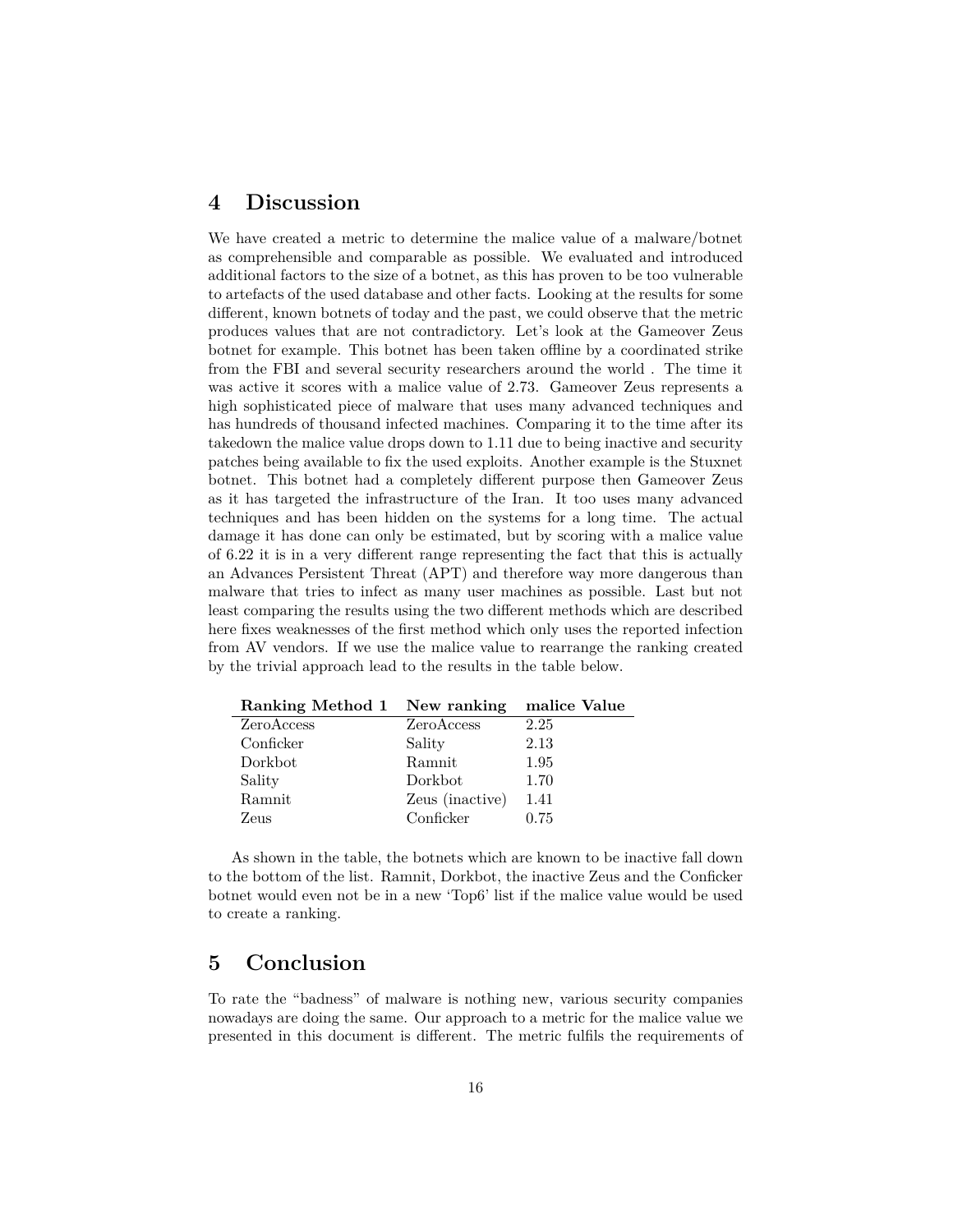being transparent, comparable and comprehensible. It works best if you have as much a-priori information as possible, but works with pre-defined default values for the different factors - which meet the requirements, too. To compute the malice values for 15 well known botnets we created a model that assign numbers to the characteristics for the different factors in the metric. The numbers for the model were taken from personal experience of the author analysing malware and botnets the past three years. By various examples the results of the metric match with the authors personal estimations.

# **6 Future work**

The values used in a model for creating the malice value should constantly be updated to follow the changes and new dangers of malware. This could be achieved by monitoring the development and analysis of new malware to identify shifting priorities in any factor. A detailed mathematical analysis of the presented formula could reveal if any of the described and used factors are not as significant as assumed and could therefore be ignored.

# **7 Related work**

The only other work known that tries to measure malware, is the Malware Rating System presented by Bagnall and French[32]. Our malice value metric is a different approach, as it takes into account a higher number of different factors. The Common Vulnerability Scoring System be Mell et al[30] focuses on the vulnerability itself where our malice value focuses on the malware.

# **8 Acknowledgements**

I thank Christian Dietrich and Christian Rossow and my colleagues at if(is) for their helpful discussions and comments. This paper refers a work conducted within the pilot project ACDC (project no. 325188) , started in February 2013 and co-funded by the European Commission under the Information and Communication Technologies (ICT) theme of the Competitiveness and Innovation framework programme (CIP).

# **References**

- [1] abuse.ch. Waledac: Ein kleiner ueberblick, January 2009. http://www. abuse.ch/?p=946.
- [2] abuse.ch. How big is big? some botnet statistics, May 2011. http://www. abuse.ch/?p=3294.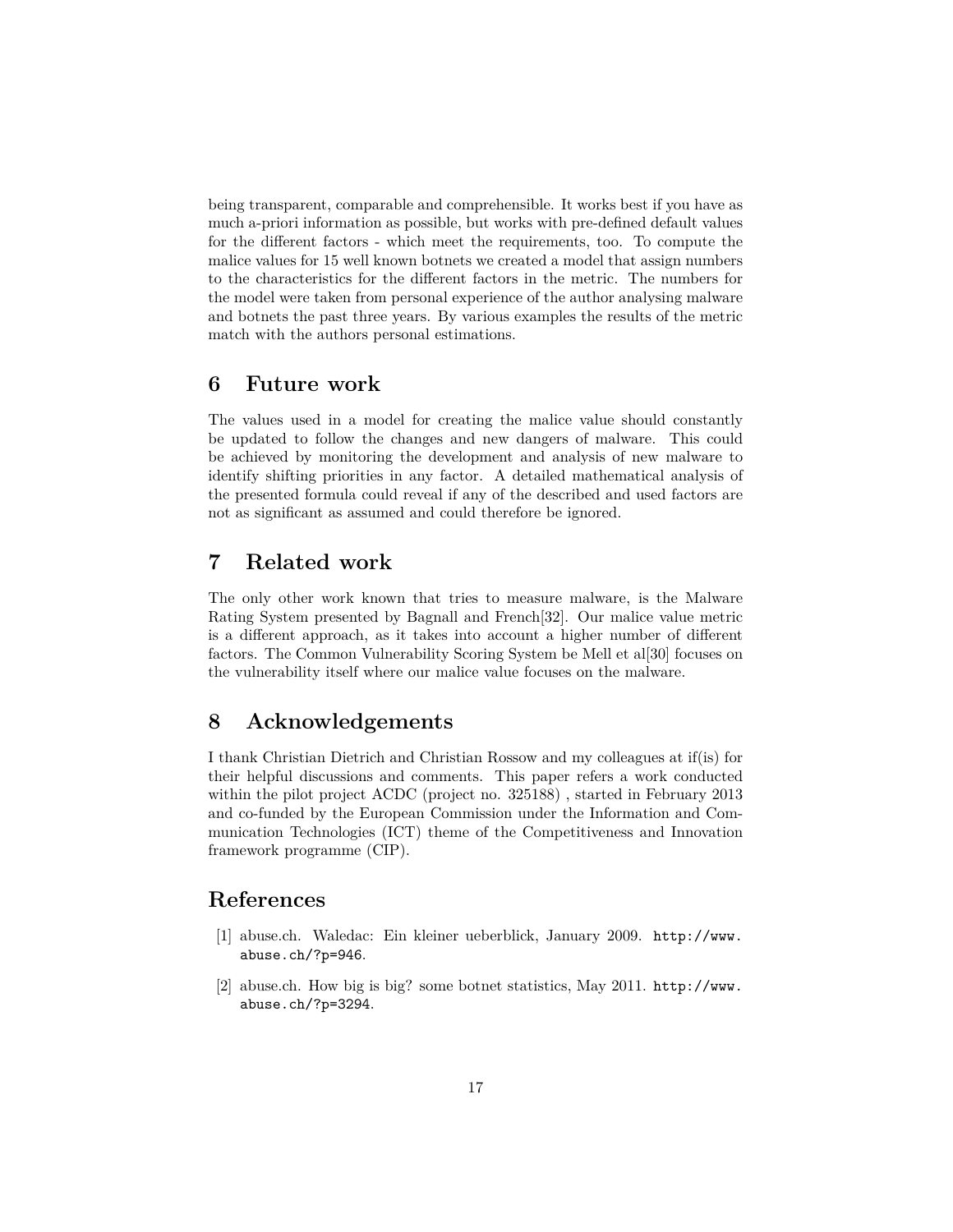- [3] Aditya Sood and Richard Enbody. Spying on spyeye. http: //conference.hitb.org/hitbsecconf2011ams/materials/D2T3%20-% 20Aditya%20K%20Sood%20-%20Spying%20on%20SpyEye.pdf.
- [4] Dennis Andriesse, Christian Rossow, Brett Stone-Gross, Daniel Plohmann, and Herbert Bos. Highly Resilient Peer-to-Peer Botnets Are Here: An Analysis of Gameover Zeus. In *Proceedings of the 8th IEEE International Conference on Malicious and Unwanted Software (MALWARE'13)*, Fajardo, Puerto Rico, USA, October 2013. IEEE Computer Society.
- [5] Bharat Jogi. Analysis: Malware win32/rimecud.b, May 2011. https://community.qualys.com/blogs/securitylabs/2011/05/09/ analysis-malware-win32rimecudb.
- [6] Brian Krebs. Researchers clobber khelios spam botnet, March 2012. http://krebsonsecurity.com/2012/03/ researchers-clobber-khelios-spam-botnet/.
- [7] Cert Polska. Zeus-p2p monitoring and analysis, June 2013. http://www. cert.pl/PDF/2013-06-p2p-rap\_en.pdf.
- [8] Emil Protalinski. Koobface gang pulls server after facebook exposes hackers, January 2012. http://www.mcafee.com/threat-intelligence/ malware/default.aspx?id=153670.
- [9] eset. Global threat report, April 2013.
- [10] F-Secure. Threat report h2 2012, 2012.
- [11] Fedor Sinitsyn. A new generation of ransomware, July 2014. "http://securelist.com/analysis/publications/64608/ a-new-generation-of-ransomware/".
- [12] Felix Leder and Tillmann Werner. Know your enemy: Containing conficker, April 2009.
- [13] FortiGuard. Fortiguard threat report, April 2013. http://www.fortiguard.com/fortiguard\_labs\_monthly/ fortiguard-labs-monthly-2013-04/.
- [14] Felix C. Freiling, Thorsten Holz, and Georg Wicherski. Botnet tracking: Exploring a root-cause methodology to prevent distributed denial-of-service attacks. In *In Proceedings of 10 th European Symposium on Research in Computer Security, ESORICS*, pages 319–335, 2005.
- [15] James Wyke. The zeroaccess botnet mining and fraud for massive financial gain, September 2012.
- [16] Jonell Baltazar and Joey Costoya and Ryan Flores. Infiltrating waledac botnet's covert operations, September 2012.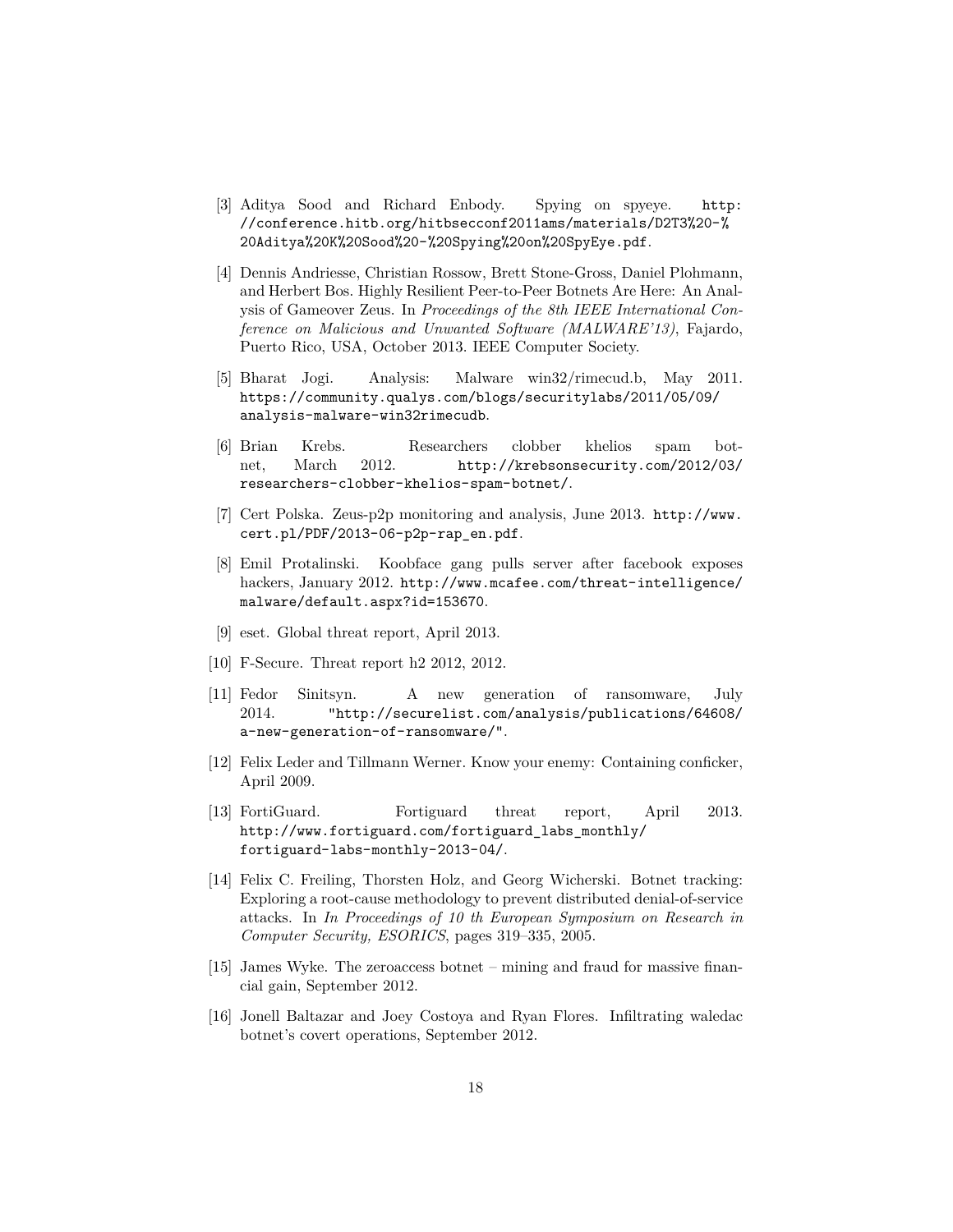- [17] Kyle Yang and Derek Manky. Pushdo and cutwail: Enhancing command and control. http://www.fortiguard.com/legacy/analysis/ pushdoanalysis.html.
- [18] Shangdong Liu, Jian Gong, Wang Yang, and A. Jakalan. A survey of botnet size measurement. In *Proceedings International Conference on Networking and Distributed Computing*, pages 36–40. IEEE, September 2011.
- [19] Luis Corrons. Mariposa botnet, March 2010. http://www.pandasecurity. com/mediacenter/malware/mariposa-botnet/.
- [20] Aleksandr Matrosov, Eugene Rodionov, and David Harley. Tdss part 1: The x64 dollar question, 2011. http://resources.infosecinstitute. com/tdss4-part-1/.
- [21] McAffee. W32/waledac, February 2009. http://www.mcafee.com/ threat-intelligence/malware/default.aspx?id=153670.
- [22] McAffee. Mcafee threats report: Second quarter 2012, 2013.
- [23] Microsoft. Microsoft, financial services and others join forces to combat massive cybercrime ring, June 2013.
- [24] Microsoft. Microsoft security intelligence report volume 14, April 2013.
- [25] Microsoft. W32/dorkbot, September 2014. http://www.microsoft.com/ security/portal/threat/encyclopedia/Entry.aspx?Name=Win32/ Dorkbot#tab=2.
- [26] Nart Villeneuve. Koobface: Inside a crimeware network, November 2010. http://www.infowar-monitor.net/reports/iwm-koobface.pdf.
- [27] Jose Nazario and T. Holz. As the net churns: Fast-flux botnet observations. In *Malicious and Unwanted Software, 2008. MALWARE 2008. 3rd International Conference on*, pages 24–31, Oct 2008.
- [28] Nicolas Falliere. The sality botnet, May 2010. http://www.symantec. com/connect/blogs/sality-botnet.
- [29] Nicolas Falliere and Liam I Murchu and Eric Chien. W32.stuxnet dossier, February 2011.
- [30] Peter Mell and Karen Scarfone and Sasha Romanosky. A complete guide to the common vulnerability scoring system version 2.0, June 2007. "http: //www.first.org/cvss/cvss-guide.html".
- [31] Phillip Porras and Hassan Saidi and Vinod Yegneswaran. An analysis of conficker's logic and rendezvous points, February 2009. http://mtc.sri. com/Conficker/.